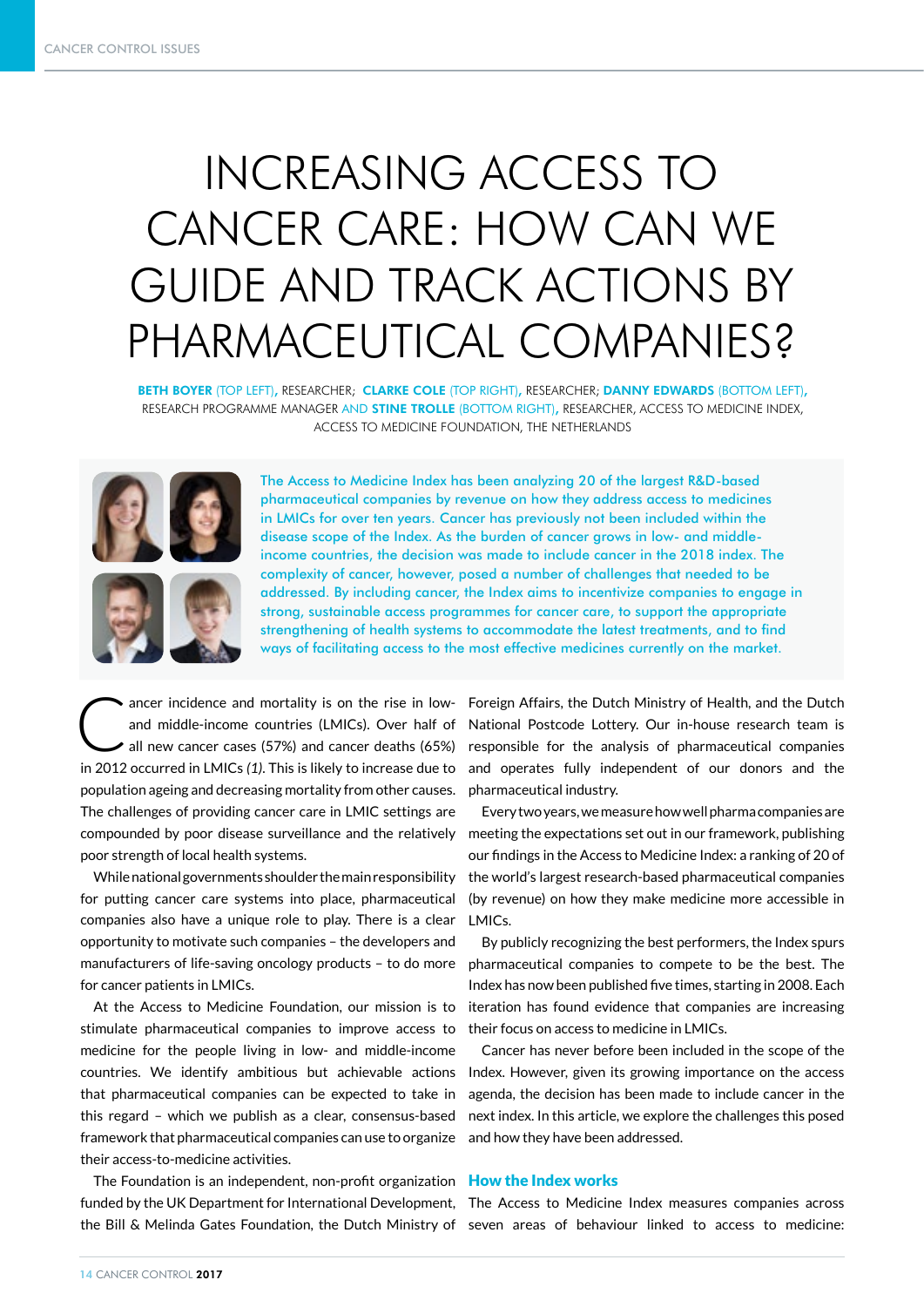strategy, governance, R&D, pricing, licensing, capacity building and donations. It captures company behaviour in relation to defined sets of countries, diseases and products across indicators derived through multi-stakeholder consensus. Data for each metric is scored and then weighted before being aggregated into the final ranking of the Access to Medicine Index. During the review of the methodology for each Index, our research team consults with specialists from multilateral organizations, governments, research institutions, the pharma industry, NGOs, patient organizations and investors, among others.

### Why address cancer now?

In 2015, a decision was made not to include cancer in the 2016 Access to Medicine Index. This was not straightforward: some stakeholders felt that the Index should continue to focus on the highest-burden or neglected diseases, while others expressed strong views that companies' access initiatives related to cancer needed to be mapped and encouraged. The role of R&D-based companies in access to cancer care was then unclear. This decision was provisional, to be reviewed before the 2018 Index.

The majority of deaths from cancer occur in LMICs; in Africa alone, cancer kills 50% more people per year than malaria *(1)*. In 2015 there was a significant increase in the number of cancer medicines included on World Health Organization's Model Essential Medicines List (WHO EML); three more were added during the 2017 update *(2)*. Research and development (R&D) activity for cancer treatment has expanded rapidly, and the global oncology market is expected to grow from around US\$ 105 billion to US\$ 150 billion by 2020 *(3)*. As countries implement national cancer control plans it becomes increasingly important for pharmaceutical companies to play a role in ensuring access to key products for cancer and to contribute to the development of resilient health systems.

With these factors in mind, the Foundation analyzed available data from companies about their current access to cancer activities. In May 2017, the Foundation published the first analysis of company engagement in access to cancer care. This study found that 16 of the 20 companies in the Access to Medicine Index are taking action to improve access to cancer care in LMICs *(4)*. The results of this study demonstrate clear company engagement and an opportunity to support actions and efforts. The clear evidence of company activity, in tandem with the reasons outlined above, made a strong case for the inclusion of cancer in the 2018 Access to Medicine Index.

# Challenges of including cancer in the Index

An overarching concern with cancer care is how to account for the varying strength of national healthcare systems. For

example, China, India, and Brazil have relatively strong health systems, which are better equipped for the management of cancer, while countries such as Kenya and South Africa do not yet meet the basic infrastructure requirements for cancer treatment *(5)*. Many LMICs also place low prioritization on cancer. Many countries do not yet have, or are in the process of implementing a cancer control strategy or plan *(6)*.

Companies may be less likely to want to engage in countries with low government prioritization or support, or in countries with less existing donor and NGO presence. They may show preference for countries with better capacity for introducing cancer products. Conversely, some companies may also see a long-term benefit from engaging in weaker health systems, thereby building and securing future markets for their medicines. For example, although Kenya currently does not meet infrastructure standards for cancer treatment, it receives more attention from company capacity building initiatives than other countries in scope *(4)*, likely due to government prioritization, an active network of partners, and continued capacity improvement over recent years. The 2018 Index will need to acknowledge this context and how companies' initiatives reflect the state of national health systems.

While taking this country variation into consideration, the research team of the Foundation considered two critical issues when developing its framework of metrics. First, which cancers should companies be focusing on? Second, how should companies be strengthening health systems for managing cancer?

# Bringing cancer into scope: by disease burden, the existence of key products or by the need for R&D?

Let's start with the first issue: which cancers should companies be focusing on, and hence be included in the Index? To date, the Access to Medicine Index has largely based its disease scope on global disease burdens (calculated in terms of Disability Adjusted Life Years, or DALYs). The main exceptions to this rule are the Neglected Tropical Diseases, where WHO prioritization is the defining criterion. If a disease is in scope, then the Index will examine how companies are addressing access to medicine for this disease, either through R&D, or by addressing the availability and affordability of existing products.

However, our team soon established that a unique approach would be needed for cancer – as "cancer" refers to a range of diseases with varying treatment options and disease burdens. Some cancers with the highest incidence globally (e.g., liver *(1)*) have few effective pharmaceutical treatment options, whereas other cancers with lower global incidence (e.g., Kaposi sarcoma) have several. The experts we talked to advised separate approaches for including cancers in the disease scope: one product-based approach to identify cancers with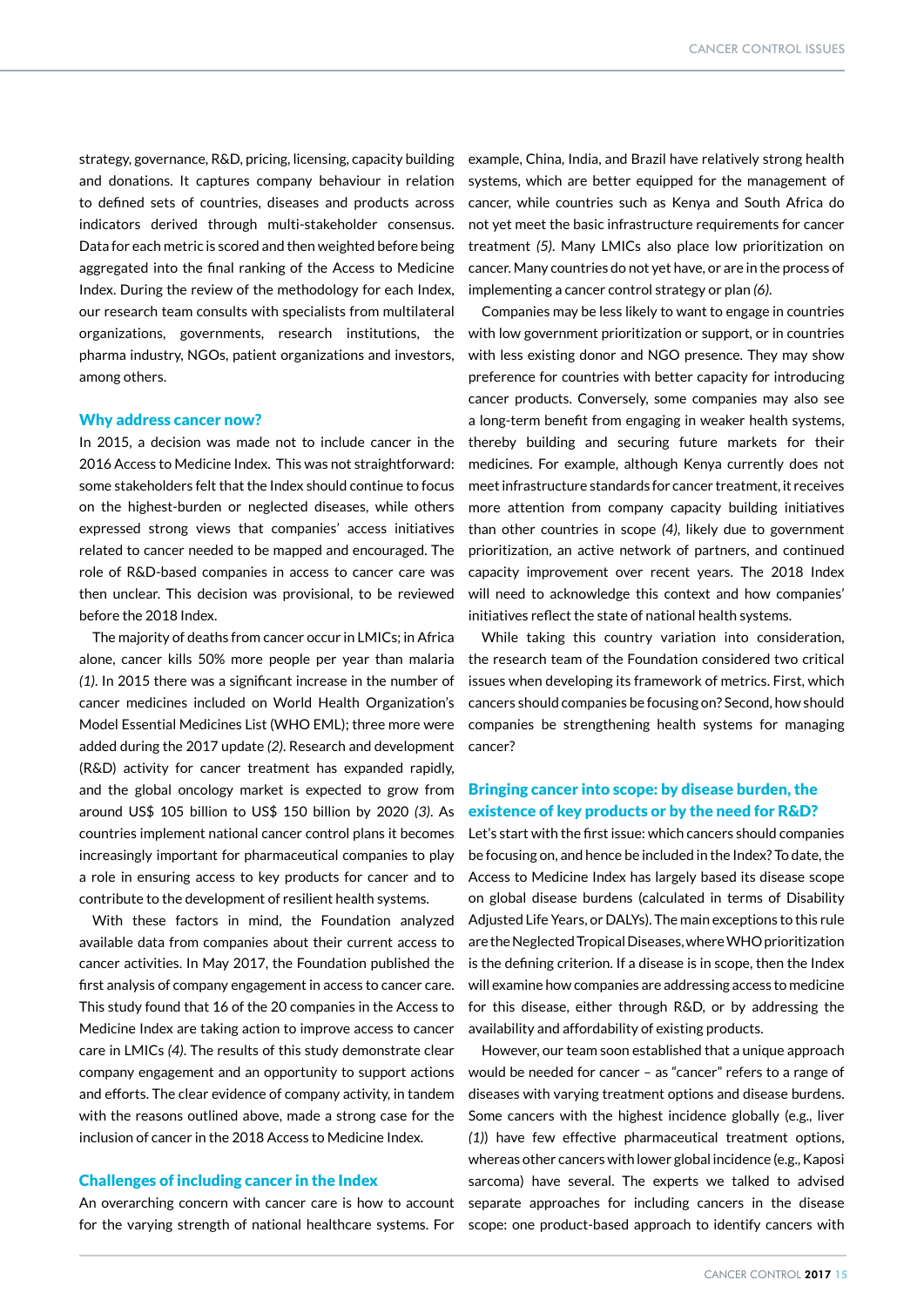effective products on the market where access is an issue; and one incidence-based approach for cancers where further R&D should be incentivized.

# Which low-incidence cancers have clinically effective products on the market?

In 2014, the World Health Organization invited the Union for International Cancer Control (UICC) to review the existing paediatric and adult WHO EML. This was the first full review of cancer medicines for this list since 1999. Choices for inclusion were made using a combination of incidence data and potential impact of treatment. This brought the total number of cancer medicines on the WHO EML to 46 in 2015. In 2017, three more cancer medicines were added to the WHO EML, bringing the current total to 49. The Foundation team has used this recently updated WHO EML to bring cancers with high-impact available products into scope.

However, even products defined as "essential" by WHO often require well-equipped healthcare systems in order to be used effectively. For some products to be prescribed, patients must undergo genetic testing. For other products, particularly chemotherapy drugs, they are most effectively used in combination with one another. We will need to consider the varied strength of health systems when making specific recommendations on companies' approaches for registration and affordability.

#### Which cancers need further R&D for LMIC settings?

Oncology is one of the main focus areas for R&D by pharmaceutical companies. Pipelines are big: we have observed 22 FDA approvals for cancer products from companies in the Index since 2015, compared to only two for cardiovascular diseases *(7)*. The substantial focus in this area of R&D likely reflects the large commercial market potential for cancer treatments in high-income countries (HICs). While this serves as a strong incentive to drive innovation, it does not guarantee that successful products will be suitable for the needs and health system capacities of LMICs. This is particularly likely where new cancer treatments are targeted therapies and immunotherapies. Such products introduce new complexities into health systems, which may not be equipped to deal with them.

The Index aims to stimulate companies to address the needs of LMICs in their R&D projects. To do this, we need to bring cancers where LMICs have a clear R&D need into scope. Yet this R&D wish-list does not yet exist. To take a first step into this gap, we have developed an approach for selecting those cancers which impact LMICs to the greatest degree. One of our aims in publishing this list is to encourage companies to invest in oncology R&D specifically for LMICs.



Our prioritization focuses on cancers with the highest global incidence rates. When it comes to incidence rates, stakeholders such as the UICC consider global data more appropriate than data from individual LMICs, which is typically weaker due to poor disease surveillance. Plus, country-level incidence data may be masked by communicable diseases. We have also included cancers with high incidence rates in countries in scope (despite the poor data) where these cancers are linked to infections that impose disproportionately high disease burdens on LMICs.

We have spoken with experts to explore whether certain types of R&D projects (such as immunotherapies or highly personalized treatments) should be considered irrelevant to the needs of populations in LMICs due to the complexity of deploying these therapies. Some argued that there is no clearly defined category of R&D projects that could be reasonably excluded from analysis in all countries within the Index scope. Furthermore, excluding such projects would risk potentially disincentivizing companies from also targeting LMIC needs when carrying out these types of R&D. As such, the pragmatic approach is to include all projects in our criteria for including cancers in this aspect of the disease scope.

# Evaluating company engagement in capacity building for cancer care

Let 's turn our attention to the second issue: how to evaluate company engagement in capacity building for cancer care. When thinking about the disease scope, the comparative strength of national health systems has been a recurring theme. In the WHO's Global Status Report on NCDs in 2010, survey results showed "poor availability of basic technologies and treatment, particularly for cancer and diabetes in primary care, in many lowincome and lower-middle-income countries *(8)*." Management of NCDs has typically been less prioritized by governments, leaving gaps in the strength of health systems to effectively manage them. Health systems must be able to provide access to not just medicines, but also to comprehensive care.

This can be particularly complicated for NCDs due to the wide range of infrastructure, medical devices, and skilled staff required. For cancer, health systems need to provide a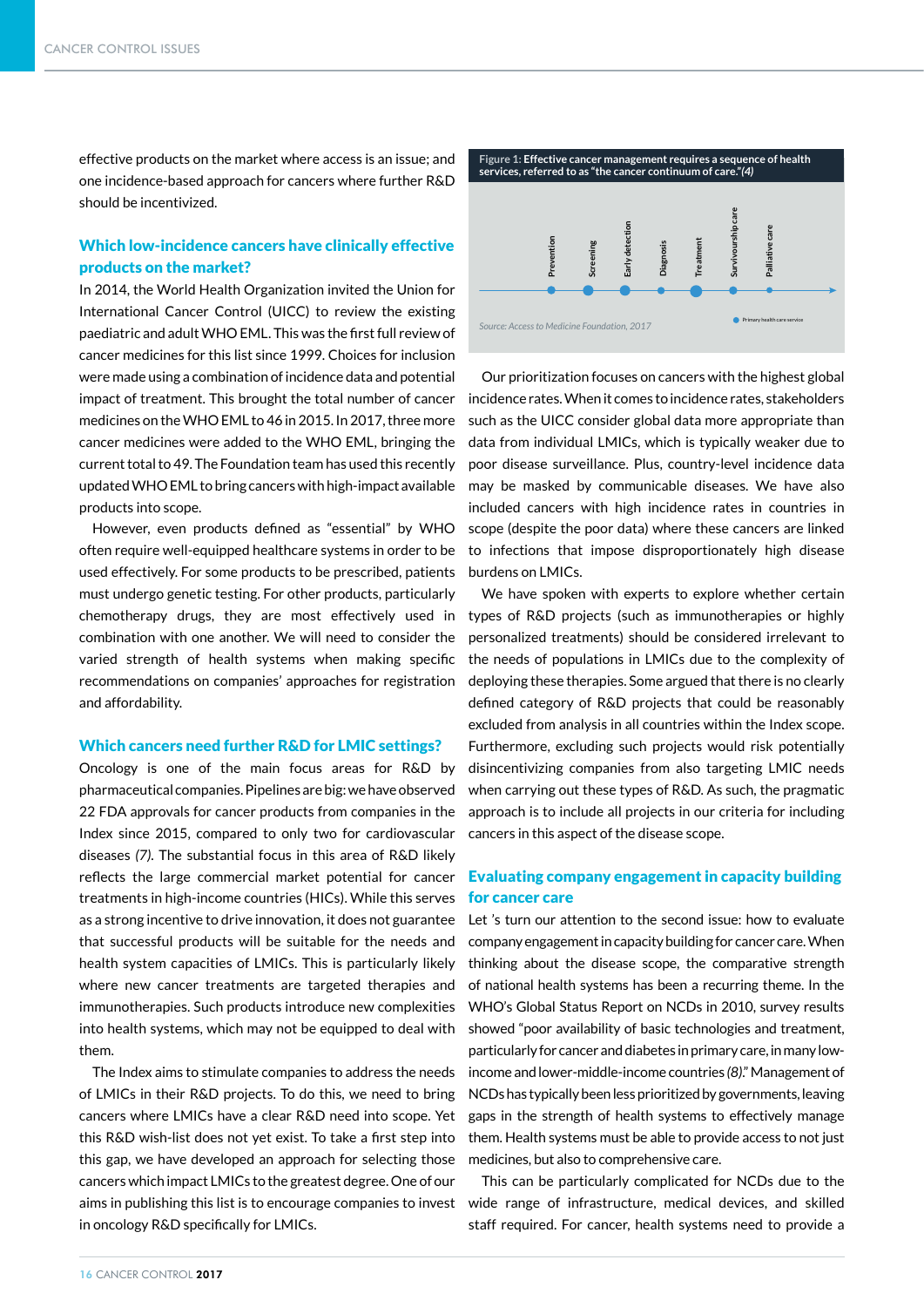| Table 1: The process for the 2018 Access to Medicine Index Methodology Review |                |
|-------------------------------------------------------------------------------|----------------|
| 2018 Access to Medicine Index Methodology Time Table                          |                |
| Methodology Proposal Review by ERC #1                                         | 13 June 2017   |
| Respond to ERC methodology feedback (any methodological changes)              | June/July 2017 |
| Methodology Proposal Review by ERC #2                                         | 18 July 2017   |
| Final Methodology Report Published                                            | October 2017   |

sequence of health services, often referred to as "the cancer continuum of care" (Fig. 1). Even the treatment step is more complex than dispensing medicines. Biologics, for example, must be kept cold and administered intravenously in specialty treatment centres to manage any adverse events *(5)*.

The need to strengthen health systems for managing cancer is very clear. While this is primarily the role of governments, pharmaceutical companies are well-positioned to take on an important supporting role in building capacity for comprehensive cancer care. There are opportunities for initiatives all along the continuum of care, from training healthcare professionals to investing in infrastructure. Indeed, our May 2017 study Improving Access to Cancer Care found that 50% (71 out of 129) of companies' access initiatives relating to cancer involve capacity building *(4)*. Companies are aware of their potential role in capacity building for cancer and are taking action. The questions the 2018 Index faces are: how to identify high-quality initiatives and how to encourage companies to adopt successful models.

In consultation with stakeholders, we have developed a set of criteria to be used for the qualitative evaluation of capacity building initiatives. This includes investigating whether among other factors initiatives are carried out in partnership, aim for sustainability and, particularly relevant in the case of cancer, how company initiatives address the needs of and strengthen the capacity of the local healthcare system. The 2018 Index will place a greater emphasis on health system strengthening initiatives in part because of their importance in supporting cancer care.

# Conclusion and next steps

The Expert Review Committee (ERC) of the Access to Medicine Index considered again whether or not to include cancer in the 2018 Access to Medicine Index on 13 June 2017. Taking into account the challenges identified by this article, the ERC recommended yes, it should be included. The timing of this decision coincides well with the increasing attention and prioritization of cancer by the global health community, exemplified by the adoption of a resolution on cancer prevention and control by the WHO in May this year *(9)*.

Pharmaceutical companies have a clear, supportive role to play and are already active. The inclusion of cancer will provide us with new opportunities to encourage companies to

do more and to show them how their peers are harnessing their strengths in product development, deployment and health system strengthening.

The approaches laid out here reflect the methodology for the inclusion of cancer in the 2018 Index, as presented in our Methodology Report published in October of this year. Our goal is to incentivize companies to engage in strong, sustainable access programmes for cancer care, to support the appropriate strengthening of health systems to accommodate the latest treatments, and to find ways of facilitating access to the most effective medicines currently on the market. The inclusion of cancer in the 2018 Index is an important step towards this goal. The 2018 Access to Medicine Index will be published in November 2018.

*Beth Boyer is a researcher at the Access to Medicine Foundation working on the Access to Medicine Index. She holds a Master of Public Health from Boston University with a concentration in Global Health, where she completed her thesis project on the availability and accessibility of medicines in Kenya. She also holds a Bachelor of Science in Biology from Messiah College.* 

*Clarke Cole is a researcher at the Access to Medicine Foundation working on the Access to Medicine Index. She holds an MSc in International Health Policy from the London School of Economics, where she completed her dissertation on transparency in the pharmaceutical industry. She completed a Bachelor of Health Sciences (Hons.) from McMaster University with a specialization in global health.*

*Danny Edwards is a Research Programme Manager at the Access to Medicine Foundation, responsible for the Access to Medicine Index. Danny's background is in policy development in global health, specifically in intellectual property, research and innovation. He is currently a PhD candidate at Universiteit Utrecht, looking at incentives that shape company behaviour in access to medicine.*

*Stine Trolle is a researcher at the Access to Medicine Foundation working on the Access to Medicine Index. She holds a Master of Pharmacy degree from University of Copenhagen, where she completed her thesis project on assessment of the current level of pharmacy practice in a hospital in rural Sierra Leone.*